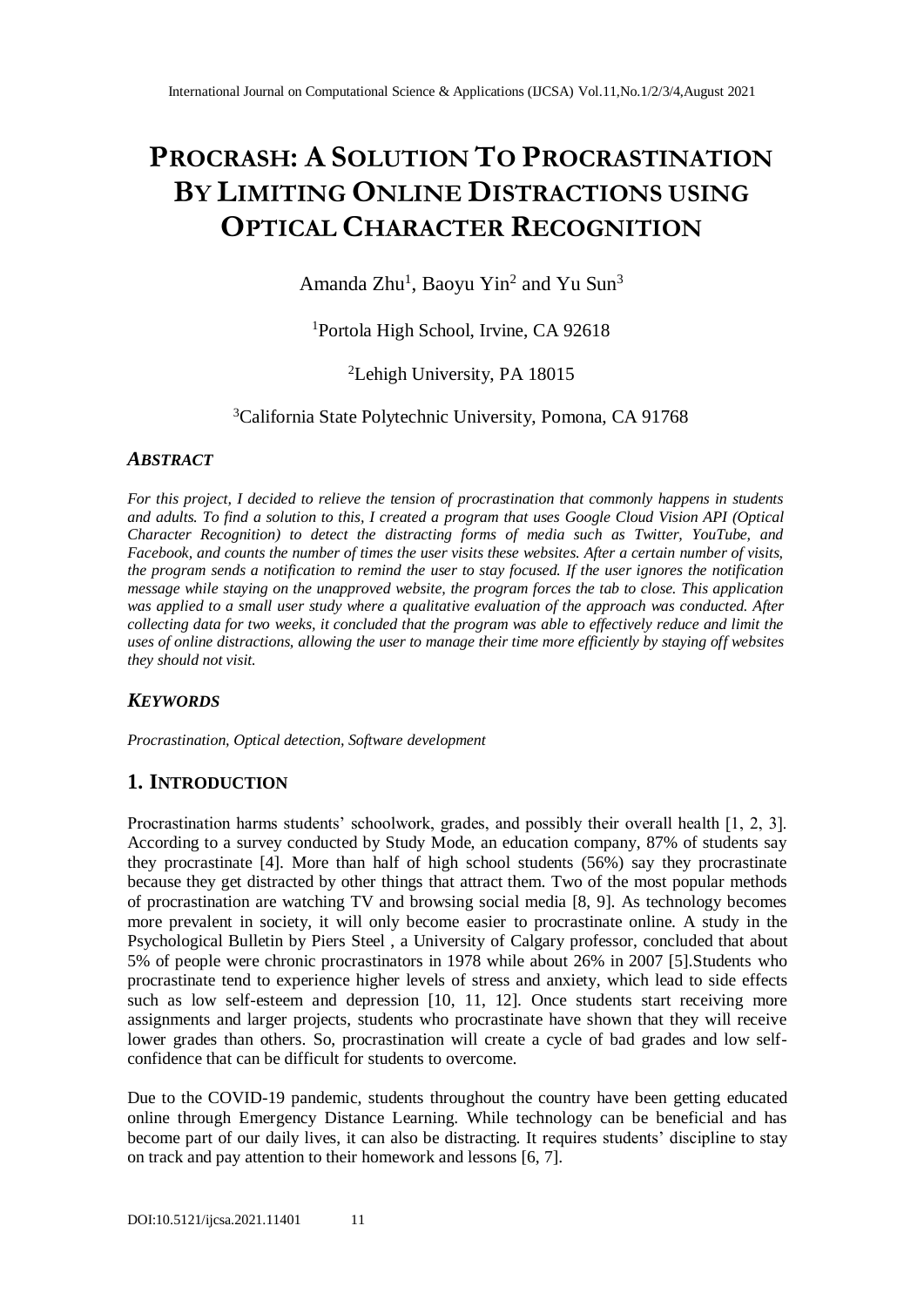Procrash is an app that aims to assist those who struggle with procrastination by monitoring and blocking potentially distracting websites. The user can customize the list of blocked websites as well as apps. Procrash also utilizes a notification tool to remind the user to stay on task.

| <b>Benefits</b>                                   | Offtime      | Zero<br>Willpower | Stay<br>Focusd | Procrash   |
|---------------------------------------------------|--------------|-------------------|----------------|------------|
| Preset List<br>of<br>Websites/Ap<br>ps            |              |                   | $\checkmark$   | $\sqrt{}$  |
| <b>Blocks</b><br>Website<br>S                     |              |                   | √              | $\sqrt{2}$ |
| <b>Blocks</b><br>Apps                             | $\checkmark$ |                   | $\checkmark$   | $\sqrt{}$  |
| Notification                                      |              |                   |                | $\sqrt{ }$ |
| Optical<br>Character<br>Recognitio<br>$\mathbf n$ |              |                   |                | $\sqrt{}$  |

**Table 1.**Comparison of application features

When compared to competing apps such as Offtime, Zero Willpower, and Stay Focusd, there are several similarities, but many noticeable differences as well (see Table 1). All of them can block websites, while only a select few use a preset list of websites/apps, and can block apps as well. Procrash is the only program that includes all three attributes, a notification feature, and implements optical character recognition using Google Vision API.

| IV:<br>Usage of               | DV: Number of Visits |        |    |   |    |    |    |         |
|-------------------------------|----------------------|--------|----|---|----|----|----|---------|
| program                       | Day of Week          |        |    |   |    |    |    | Average |
|                               | S                    | М      | T  | W | Th | F  | S  |         |
| Week 1:<br>Without<br>program | 20                   | 4      | 16 | 7 | 13 | 21 | 23 | 17.8    |
| Week 2: With<br>program       | 14                   | ↑<br>∠ | 9  |   | 3  | 10 | 15 | 10.6    |

**Table 2.** Number of visits with and without Procrash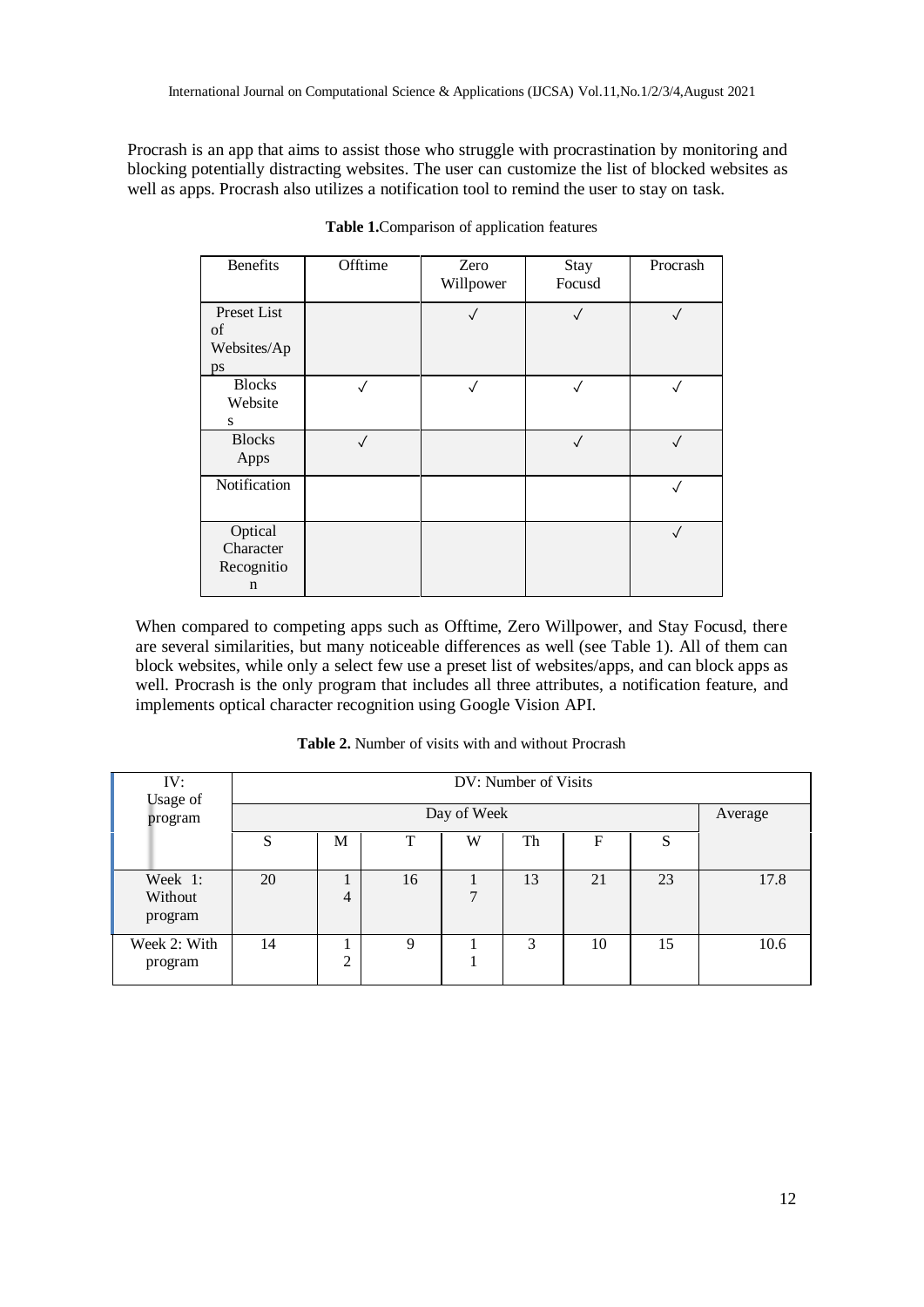In a user study, data was collected every day for two consecutive weeks. The first week's data is a control group. The program was not involved. The second week's data is an experimental group. The program was used (seeTable2).All of the data was collected at the same time each day, each for ten minutes, and while the user was doing the same activity (math homework).

As seen in the data table and graph, the number of visits to distracting websites and apps when the use of the program was significantly lower than when the program was not used. Throughout the entire course of this project, the highest number of visits was 23 times, while the lowest number of visits was 3 times (a difference of 20 visits). The average of week one was 17.8 visits and the average of week two was 10.6 visits (a difference of 7.2 visits and a reduction of 40.45%).This shows that the program effectively reduced and limited the use of distracting media, allowing the user to manage their time more efficiently by staying off pages they should not be on.

The rest of the paper is organized as follows: Section 2 gives the details on the challenges that we met during the experiment and designing the sample; Section 3 focuses on the details of our solutions corresponding to the challenges that we mentioned in Section 2; Section 4 presents the relevant details about the experiment we did, followed by presenting the related work in Section 5. Finally, Section6 gives the concluding remarks, as well as pointing out the future work of this project.

# **2. CHALLENGES**

#### **2.1. Challenge 1: Detecting the Text from Screenshot Image with Accuracy**

Traditional management of volunteers by event supervisors include email, texting, or online chat services. However, these methods of communication maybe slow and require extra planning. This application aims to provide instant management of events and volunteers. Appropriated for multiple types of users from volunteers to supervisors, this application must facilitate data communication between the supervisors and the volunteers. Volunteers must be able to see event data and join events the supervisors have created, and supervisors must be able to view volunteer profile information, create events, and manage volunteers. When a supervisor creates an event, there must be some way for volunteers to view the event and join the event, and when a volunteer joins an event, the supervisor must be able to view the volunteer and his/her profile. Real-time data updates must be available for users, so no communication errors occur. To solve this challenge, a cloud database will be used, so the application can read and write data at any moment. Any information that users log, including hours, events, or profile changes, will be written to the cloud database. This will allow other instances of the application to read the changes that have been made.

#### **2.2. Challenge 2: Larger User Study**

Another challenge is finding a way to conduct a larger user study. It is difficult to share the Python program with other people since not everyone has Python installed on their computer. Also, some of the code is operating system-specific. Because of this, testing was limited to one user, which does not give the most accurate data. The experiment takes two weeks of consistent testing, and not everyone may have the time, leading to a limited pool of testers. It is also a challenge to find people to test the program.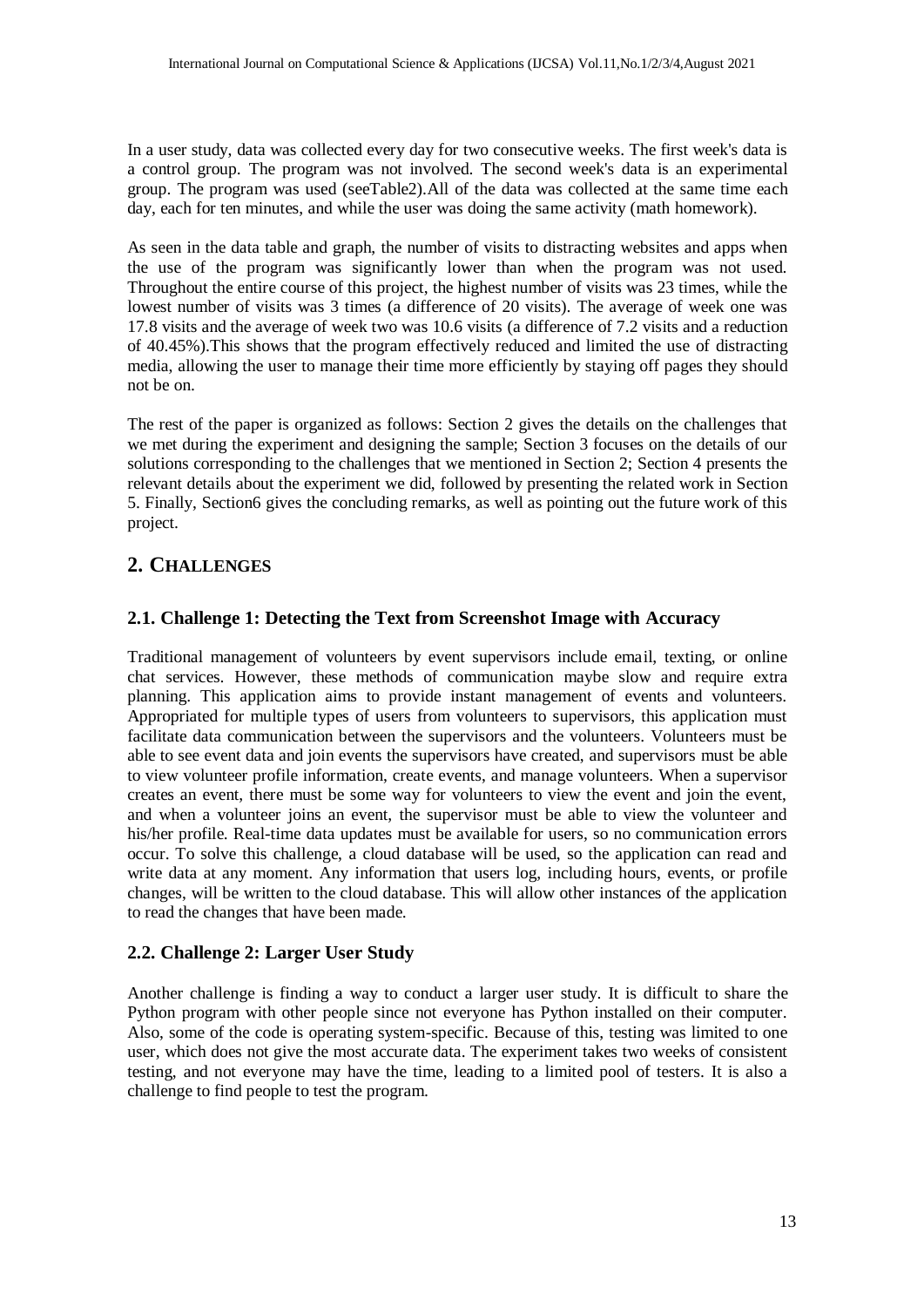## **2.3. Challenge 3: Force Closing the Browser Application/Tab**

Selecting the most effective method of closing the browser can also be a challenge. There are multiple ways of closing the browser, including force closing the window, force closing the tab, or redirecting the user to another application. Force closing the entire window risks losing all the other tabs in the same window and possibly work.

# **3. SOLUTION**

This program monitors and tracks the different media being use outside of the premises of school or work. By implementing Google Cloud Vision API, the program is able to identify distracting websites and apps and how much time the user spends on them. The program takes a screenshot of the user's computer screen every ten seconds, and the image is uploaded to Cloud Storage with libraries of text. Then, a Cloud Function is triggered, which uses the Vision API to extract the text. The program utilizes an internal counter that increases by one each time a distracting form of media is detected in the screenshot, for example, Instagram, Twitter, Reddit, Facebook, and so on. Once the counter reaches ten, the program will prompt the device to send a notification that reminds the user to stay on task. After this, the program continues to take screenshots and add them to the counter, and once the counter reaches fifteen, the window with the distraction will automatically be closed. After the window closes, the counter restarts at zero. However, if the screenshot shows that the user is on task, for example, Google or Khan Academy, the counter decreases by one every two minutes. The goal for this project is to test if the software helps to reduce wasted time on computers, by collecting data on the time spent on/off task with and without the program.

The screenshot feature is implemented through the PyAutoGUI library. When a screenshot is taken, an image object is returned, and it is saved to the user's computer.

```
pyautogui.screenshot('./temp/temp.png')
```
Every screenshot replaces the previous one, because the above line is executed in a loop and the image name does not change. Then, the program uses Google Cloud Vision API to extract text from the screenshot.

```
detect text('./temp/temp.png', finalresult, calcScore)
```
The image is uploaded to Cloud Storage with libraries of text. Then, a Cloud Function is triggered, which uses the Vision API to extract the text. The extracted text is saved into a local variable in detect \_text and passed through the callback function calcScore, which modifies a global variable score.

> if url in text.description: saveData('experiment2\_' +  $str(sys.argv[3])$ ) score = score + 1

Score is incremented by one if the URL matches a URL from the blacklist. Firebase Realtime Database is used to store data in real time. The first step to utilizing the database is to connect it to a variable.

firebase = firebase.FirebaseApplication("https://procrashd8b5f.firebaseio.com/", None)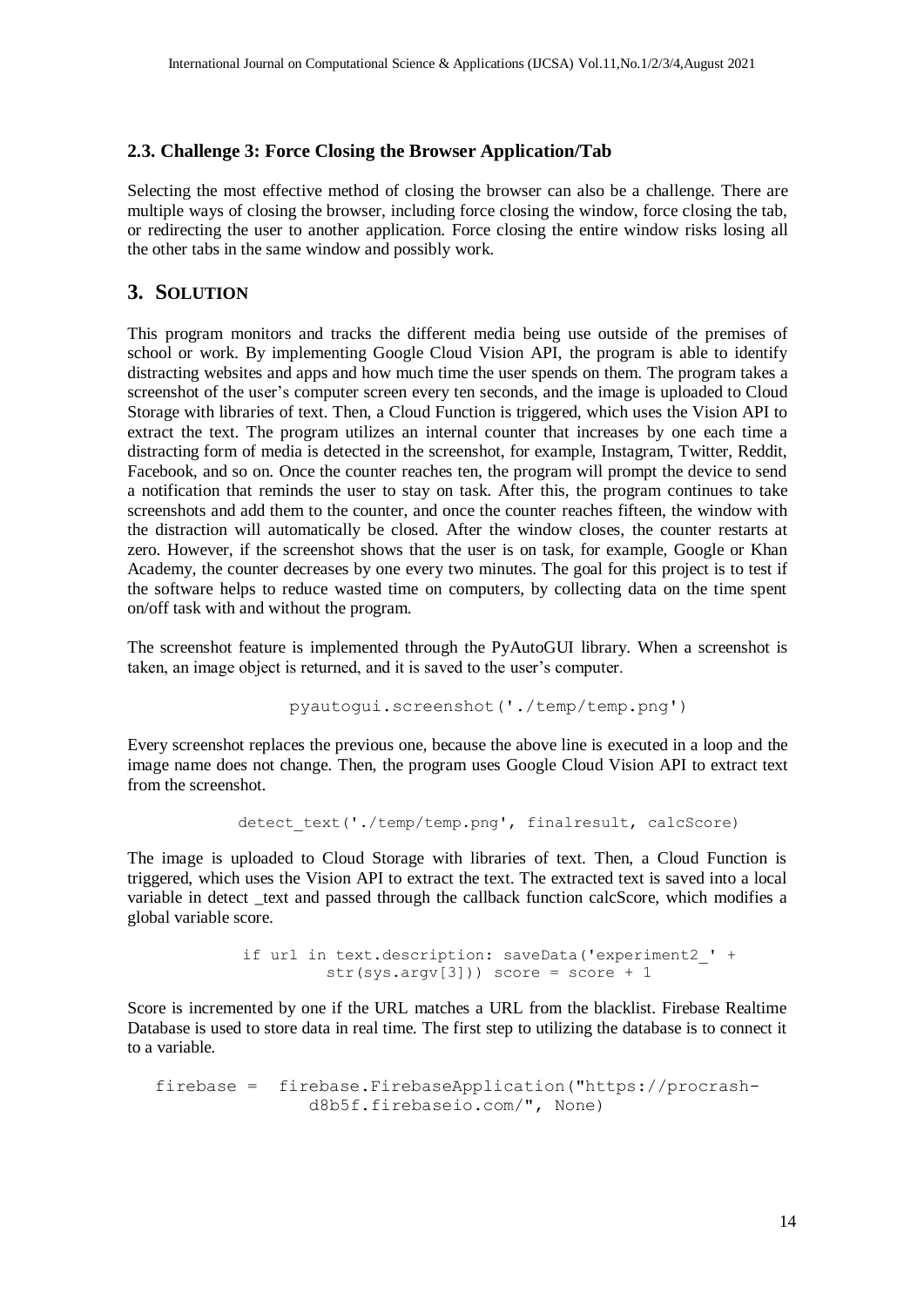Whenever the black list is updated by the user in the mobile app, the list is automatically refreshed to contain the most recent information. The program receives a list of websites from the database and saves it as result. Because the statement is in a loop, result is frequently updated. Result is used with Google Cloud Vision API to determine if the URL is on the blacklist.

> result = firebase.get("Blacklist", "").get('- M1rexaILOfsIJ1oM\_Gl').get('Sites')

In addition to the Python program, I also used Swift to create a supplementary iOS app. This app allows the user to add and delete from the list of websites being monitored and blocked. The app comes with a preset list of websites, but the user can customize the list according to their preference. Firebase was imported to Swift so that when the user adds or removes a website, the new data would be sent to the database. After this, the list automatically refreshes so it always has the most current information. They can also start or stop monitoring their activity with a simple touch of a button. When the user clicks start, Fire base is triggered to start the program on the user's computer, and the button changes to stop so the user can stop the program as well.

#### **4. EXPERIMENT**

To evaluate the accuracy of Procrash, three experiments were conducted: detecting text from the screenshot with accuracy, a user study, and a survey.

The first experiment tests the accuracy of Procrash's ability to detect text from the screenshot. Adversarial analysis was use d in an attempt to fool the program by supplying deceptive input. False positives that were supplied include white listed sites that reference a blacklisted site and google results for a black-listed site. False negatives that were supplied include windows that overlap the browser, the mouse cursor overlapping the website URL, and hiding the URL in full screen. By implementing fuzzy string matching, a type of search that finds matches even when users misspell words or enter only partial words for the search, the probability of the program identifying false positives and false negatives decreases.

The second experiment tests the overall effectiveness of Procrash through a user study. During the first week, the program ran in the background of the user's computer and collected the frequency of visiting sites on the blacklist without interference (ground truth). During the second week, the was also used, but with interference (experiment). The data from both weeks was saved to Firebase, and then the data was downloaded to produce the graph below. The third experiment is a survey completed by twenty people. The data was used for feedback regarding the design and effectiveness of the program.

According to the results shown above, 75% of the participants are willing to try software that may help manage their procrastination.

#### **5. RELATEDWORK**

The research of Richard W. Patterson presents three software tools: a commitment tool, a reminder tool, and a focusing tool [13]. The commitment tool allows users to pre-commit time limits on certain websites. The reminder tool sends a reminder to the user after they spend thirty minutes on a distracting website. The focusing tool blocks certain websites for a given amount of time. Procrash also offers similar reminder and focusing tools. The program sends a notification to remind the user to stay on task if it detects that they are distracted for a prolonged amount of time. If the user continues to be distracted, instead of blocking the website, Procrash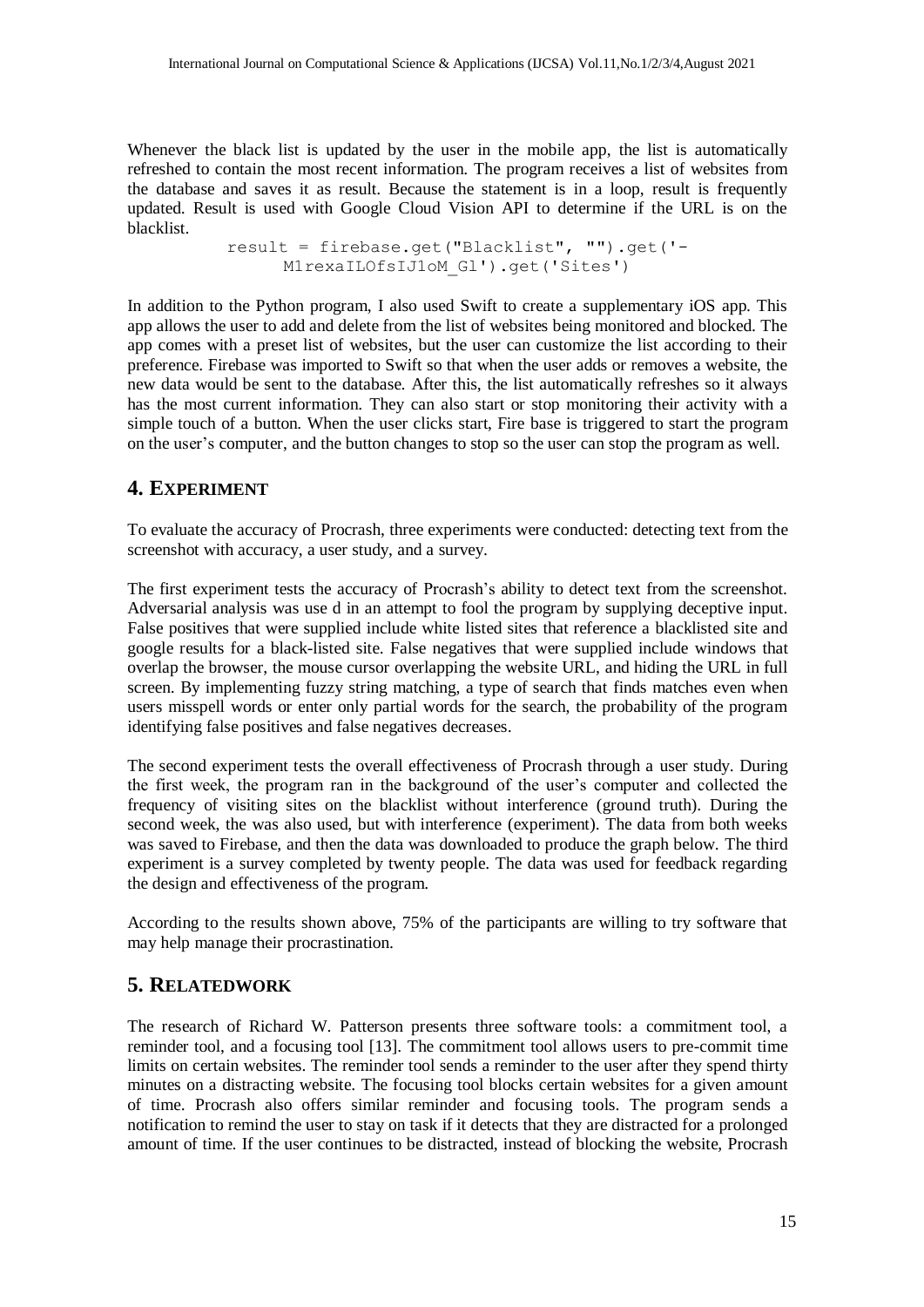closes the distracting tab.

Matthias Laschke, et al. present a tangible calendar-like object in order to overcome procrastination. This model is designed to help people reflect and help overcome their procrastination by allowing users to set personal goals. Procrash also aims to help users overcome their procrastination but in the form of a computer program instead of an object. Procrash helps divert the user's attention by redirecting their attention from distracting websites, but not specifically to a calendar or to-do list.

Christian Aljoscha Lukas, et al. address the issue of procrastination by using a smart phonebased intervention system. Although both of our solutions are technology-based and mainly for computers, this one is implemented exclusively on smart phones. In addition, this paper only includes one experiment, which is a user study.

## **6. CONCLUSION AND FUTUREWORK**

The use of Procrash limits the use of online distractions and therefore contributes to more efficient time management. The experimental data supports this, indicating a direct correlation between the usage of the program and the number of times the user is off task. The average number of visits to distracting websites and apps in ten minutes was 17.8 times without the program, and 10.6 times with the program. When the program was in use, the time the user spent with their attention diverted from their work was significantly lower when compared to the data from not using the program (a reduction of 40.45%).

Currently, this application uses optical character recognition, which provides 98 to 99 percent accuracy. In most cases, this is an acceptable accuracy level. The user can remotely control and configure the status/blacklist at real-time. In addition, the application currently closes the entire window with disregard of other active tabs.

A reliable level of accuracy can be maintained with high image quality. Making sure that the source image is visible enough can lead to better optical character recognition results. An additional future plan is to conduct a larger user study to collect a wider range of data on how the program performs.